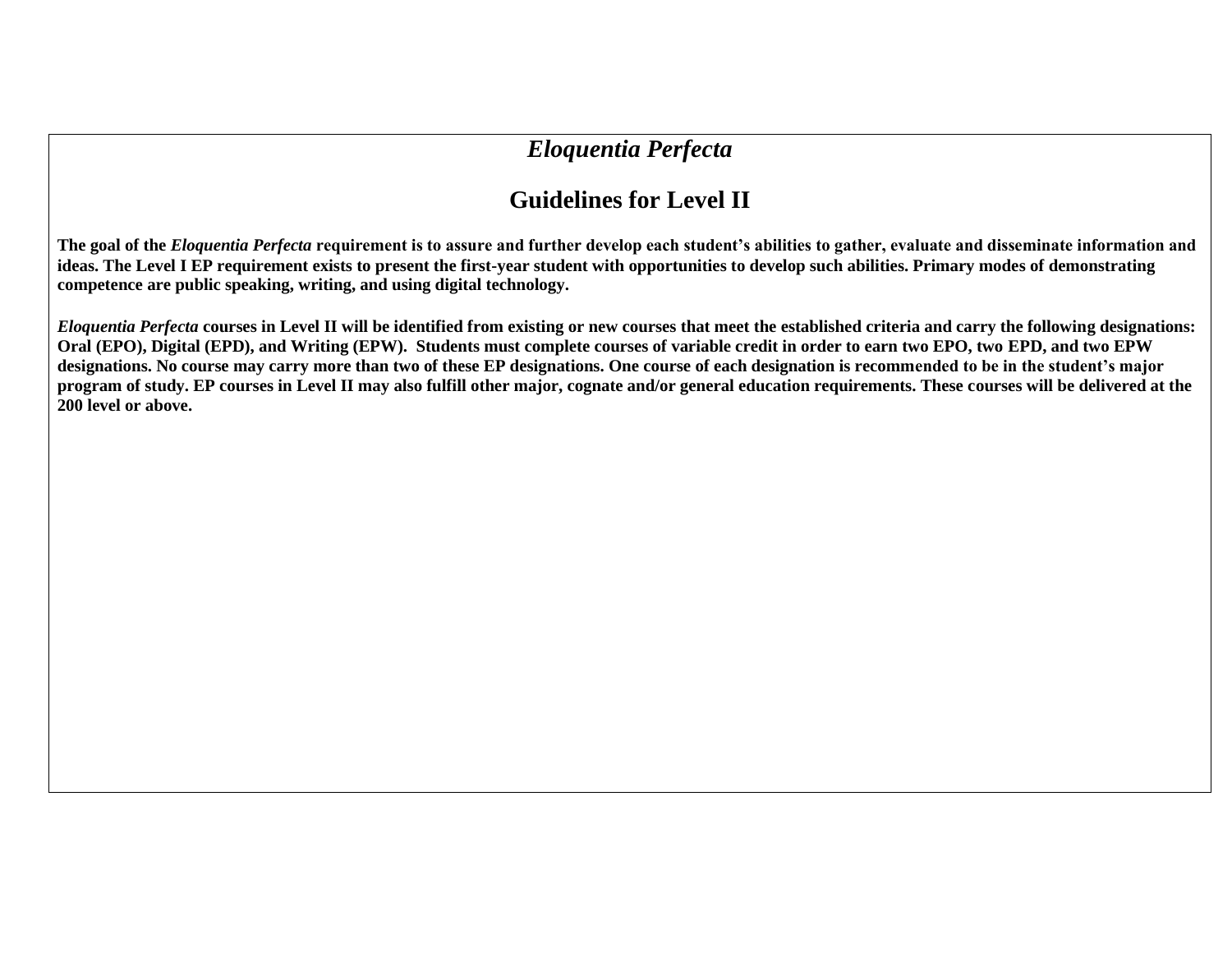| <b>Approved Student Learning Outcomes</b>                                                                                                                                                                                                                                                                                                    | <b>Guidelines</b>                                                                                                                                                                                                                                                                                                                                                                                                                                                                                                                                                                                                                                                                                                            | <b>Skills &amp; Abilities</b>                                                                                                                                                                                                                                                                                                                                                                                                              |
|----------------------------------------------------------------------------------------------------------------------------------------------------------------------------------------------------------------------------------------------------------------------------------------------------------------------------------------------|------------------------------------------------------------------------------------------------------------------------------------------------------------------------------------------------------------------------------------------------------------------------------------------------------------------------------------------------------------------------------------------------------------------------------------------------------------------------------------------------------------------------------------------------------------------------------------------------------------------------------------------------------------------------------------------------------------------------------|--------------------------------------------------------------------------------------------------------------------------------------------------------------------------------------------------------------------------------------------------------------------------------------------------------------------------------------------------------------------------------------------------------------------------------------------|
|                                                                                                                                                                                                                                                                                                                                              |                                                                                                                                                                                                                                                                                                                                                                                                                                                                                                                                                                                                                                                                                                                              |                                                                                                                                                                                                                                                                                                                                                                                                                                            |
| At the completion of each Level II: Eloquentia Perfecta Writing (EPW)<br>course, students will be able to:                                                                                                                                                                                                                                   | In order to meet the identified student learning<br>outcomes, courses designated as EPW will:                                                                                                                                                                                                                                                                                                                                                                                                                                                                                                                                                                                                                                | Skills to be incorporated & measured<br>through course and/or programmatic<br>assessment:                                                                                                                                                                                                                                                                                                                                                  |
| Write in genres used by professionals in the course's<br>subject area.<br>Explain the writing conventions of the discipline<br>2.<br>and adhere to them in their own writing.<br>Draft and revise their writing to fulfill a purpose.<br>3.<br>Utilize writing as a means to develop and<br>4.<br>communicate knowledge in their discipline. | Have enrollment that allows meaningful<br>engagement among students and faculty to<br>meet the requirements of Eloquentia Perfecta.<br>Be taught seminar- or workshop-style<br>Require students to write a minimum of 5,000<br>formal words over a minimum of three<br>assignments throughout the semester<br>Offer written and/or oral feedback from the<br>$\bullet$<br>instructor and/or peers at different stages<br>throughout the process prior to final delivery of<br>each assignment<br>Enable students to work through a process of<br>generating and revising a written text related to<br>the areas of inquiry in a discipline<br>Complete a common assignment to be assessed<br>across all sections/departments | Generate a topic of inquiry or a topic for<br>$\bullet$<br>creative/professional writing in the<br>discipline<br>Synthesize multiple sources to complete a<br>$\bullet$<br>writing process<br>Develop and sustain $a(n)$ argument(s)<br>$\bullet$<br>Self-assess & reflect<br>$\bullet$<br>Write for selected audiences<br>$\bullet$<br>Utilize writing conventions of a discipline,<br>$\bullet$<br>including writing in standard English |
| At the completion of each Level II: Eloquentia Perfecta Digital (EPD)<br>course, students will be able to:                                                                                                                                                                                                                                   | In order to meet the identified student learning outcomes<br>courses, designated as EPD will:                                                                                                                                                                                                                                                                                                                                                                                                                                                                                                                                                                                                                                | Skills to be incorporated & measured through<br>course and/or programmatic assessment:                                                                                                                                                                                                                                                                                                                                                     |
| Utilize<br>digital<br>technology in the<br>that<br>1.<br>ways<br>professionals create artifacts<br>disseminate<br>and<br>information in their discipline.<br>Make informed choices among alternatives in the use<br>2.<br>of digital technology.                                                                                             | Have enrollment that allows meaningful<br>$\bullet$<br>engagement among students and faculty to<br>meet the requirements of Eloquentia Perfecta<br>Be taught seminar- or workshop-style<br>Employ digital software and data<br>management systems to deliver results<br>Require students to complete a minimum of<br>three digital products/artifacts (e.g. graphical                                                                                                                                                                                                                                                                                                                                                        | Utilize search strategies<br>Evaluate sources for credibility<br>Analyze and process data and information<br>Create a media presentation with compiled<br>data                                                                                                                                                                                                                                                                             |